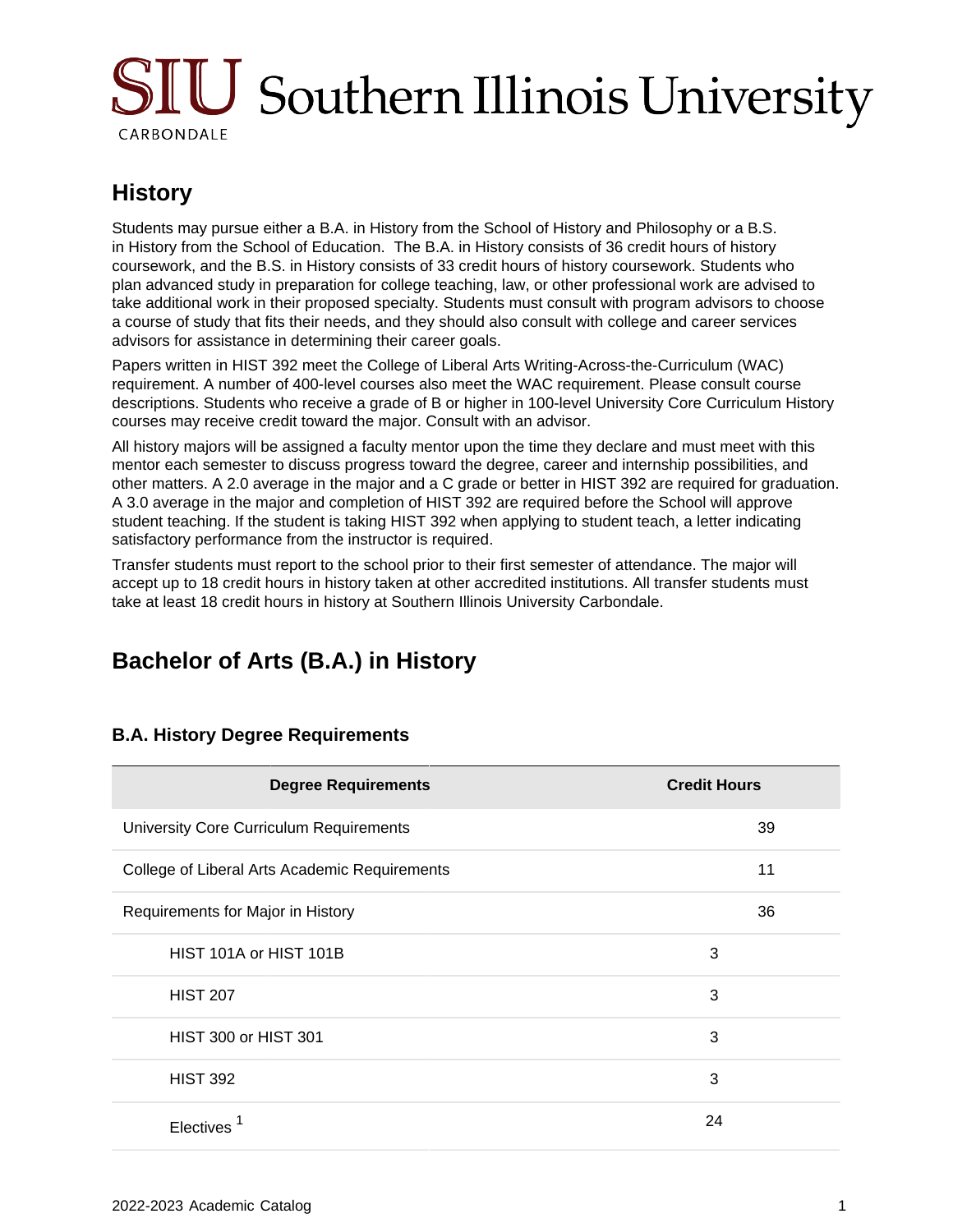| <b>Degree Requirements</b>                                                     | <b>Credit Hours</b> |
|--------------------------------------------------------------------------------|---------------------|
| Electives - These may include courses required for additional majors or minors | 34                  |
| Total                                                                          | 120                 |

 $1$  Students must complete a minimum of three courses at the 400-level. At least one 300- or 400-level course must be on a topic in the following geographical regions: Africa, Asia, Atlantic World, Latin America, or Middle East. Up to two courses may be counted below the 300-level or from outside of the School of History and Philosophy with permission of the School Director.

### **Bachelor of Science (B.S.) in History**

#### **(History Designation for the Illinois Social Sciences Teaching License)**

In order to teach the social sciences in middle school, junior high, and high school levels, the School of History and Philosophy, in partnership with the School of Education, offers a Bachelor of Science degree in History. Along with this degree exists the possibility of obtaining Illinois licensure in social studies education with a designation in history.

The goal of this program of study is to prepare prospective social science teachers for the role of leadership in guiding middle school, junior, and senior high school students to live as effective citizens in a democratic society.

Content and professional coursework provide the foundation used in the social science methods course, where teaching methods and strategies are explored and experienced. A series of clinical experiences provide teacher candidates an opportunity to use the knowledge and skills acquired in their program. A cooperating teacher and a university supervisor will assist the student to blend knowledge and skills with the adolescent behavior and curriculum needs.

| <b>Degree Requirements</b>                                                                                                                                                                                                             | <b>Credit Hours</b> |
|----------------------------------------------------------------------------------------------------------------------------------------------------------------------------------------------------------------------------------------|---------------------|
| University Core Curriculum Requirements                                                                                                                                                                                                | 39                  |
| To include Core Fine Arts (HIST 201 recommended); HIST<br>101A or HIST 101B, and HIST 207 as Core Humanities;<br>EDUC 211 as Core Multicultural Studies; POLS 114;<br>PSYC 102; GEOG 104 or GEOG 303I as Core Science I<br>substitute. |                     |
| Requirements for Major in History <sup>7</sup>                                                                                                                                                                                         | 27                  |
| <b>HIST 300 or HIST 301</b>                                                                                                                                                                                                            | 3                   |
| <b>HIST 367</b>                                                                                                                                                                                                                        | 3                   |
| <b>HIST 392</b>                                                                                                                                                                                                                        | 3                   |
| One additional 300-400 level U.S. history courses                                                                                                                                                                                      | 3                   |

#### **B.S. History Degree Requirements**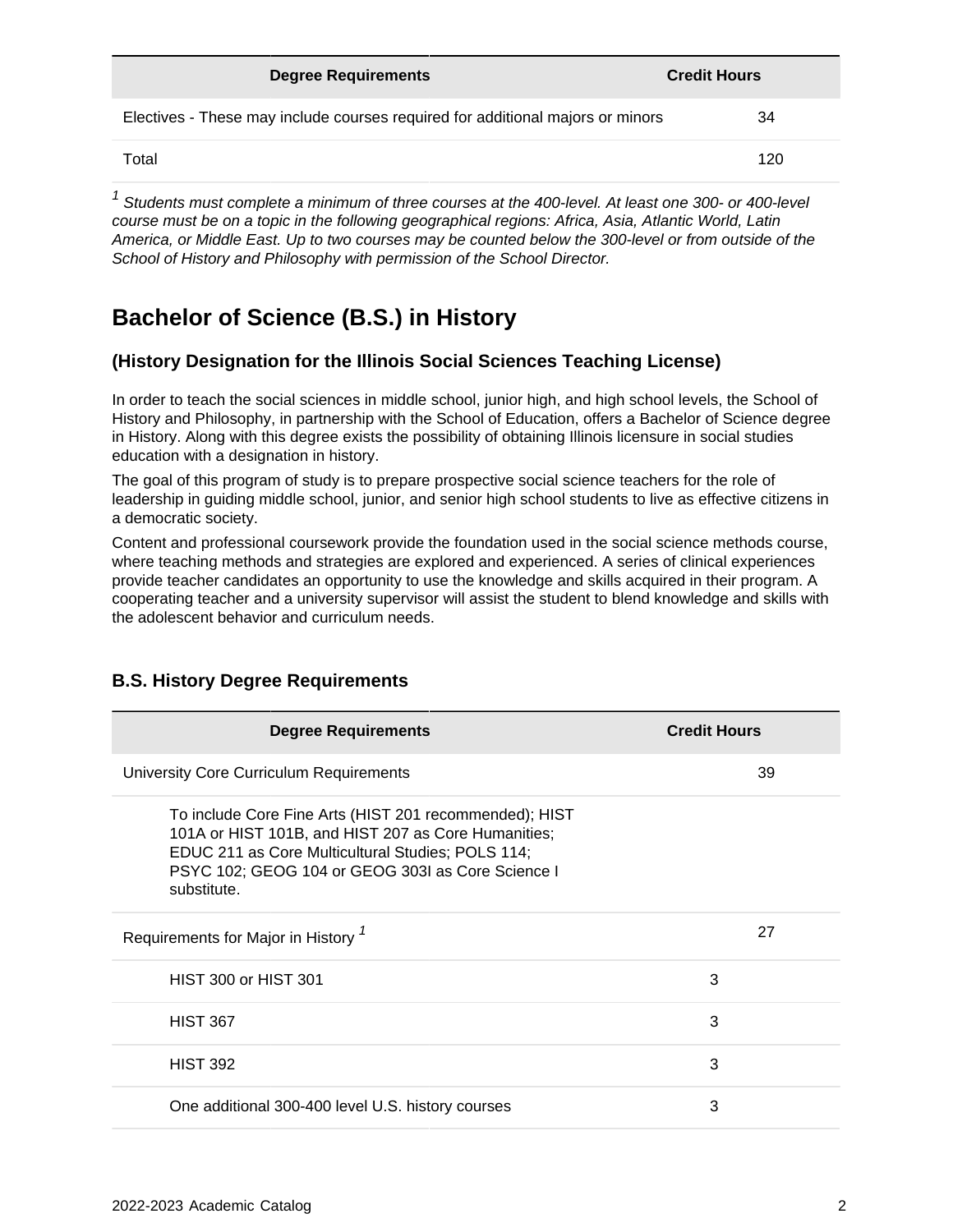| <b>Degree Requirements</b>                                                                                                                                                                                                                                                            | <b>Credit Hours</b> |
|---------------------------------------------------------------------------------------------------------------------------------------------------------------------------------------------------------------------------------------------------------------------------------------|---------------------|
| Two additional 300-400 level non-US history course <sup>2</sup>                                                                                                                                                                                                                       | 6                   |
| Three history electives (300-400 level)                                                                                                                                                                                                                                               | 9                   |
| Additional Requirements for the Social Science Teaching License 3                                                                                                                                                                                                                     | 18                  |
| To include ANTH 104; ECON 113; GEOG 103, GEOG<br>300I; POLS 250 or POLS 270; and SOC 108. Additional<br>social science courses are recommended if a student's<br>program permits; recommended electives would include<br>ANTH 202; ECON 240, ECON 241; PSYC 303; SOC 302,<br>SOC 303. |                     |
| Professional Education Requirements - EDUC 214, EDUC 301, EDUC 302, EDUC 303,<br>EDUC 308, EDUC 313, EDUC 319, EDUC 401A                                                                                                                                                              | 27                  |
| Additional Certification Requirements - CI 360, CI 469, CI 470                                                                                                                                                                                                                        | 9                   |
| Total                                                                                                                                                                                                                                                                                 | 120                 |
| At least nine hours must be taken at the 400 level.                                                                                                                                                                                                                                   |                     |

 $^2$  At least one of these must be a 400-level course. At least one 300- or 400- level courses must be on a topic in the following geographical regions: Africa, Asia, Atlantic World, Latin America, or Middle East.

 $^3$  The Social Science teaching license allows a teacher to teach courses on the secondary level.

### **History Minor**

A minor consists of 18 credit hours. The student is advised to balance courses between at least two of the three fields of American, European, or Third World history. Transfer students, in order to have a minor in history, must have taken at least nine credit hours in history at Southern Illinois University Carbondale. University Core Curriculum history courses count toward the minor.

### **History Honors Program**

Outstanding students enrolled in the University Honors Program may pursue an Honors Major in History. Course credit requirements are identical to those for a regular Bachelor of Arts degree (including 36 credit hours in History), except that at least eight classes must be honors classes. Usually, these are four UHON classes in the student's first two years of study and four History Honors classes as a junior and senior.

Honors courses in History include the following: HIST 330H (Modern Britain), 406BH (Gender, Family and Sexuality in Modern Europe), HIST 418H (The Renaissance), HIST 426H (Cities and Cultures in Europe, 1870-1914), HIST 427H (World War I), HIST 447H (Culture and the British Empire), and HIST 455H (The Conservative View in American History). All of these courses are cross-listed with the University Honors Program. In addition, students may receive Honors credit for other History courses through an Honors contract with the course instructor.

Students are also required to write an Honors thesis. Honors students can do this in one of three ways: by signing up for UHON 499 under the guidance of a program faculty member in their senior year, enrolling in HIST 499, or by taking a 500-level graduate colloquium/seminar series (pending instructor approval). This thesis can be part of a History Honors Major, but students who are not enrolled in University Honors may also write one.